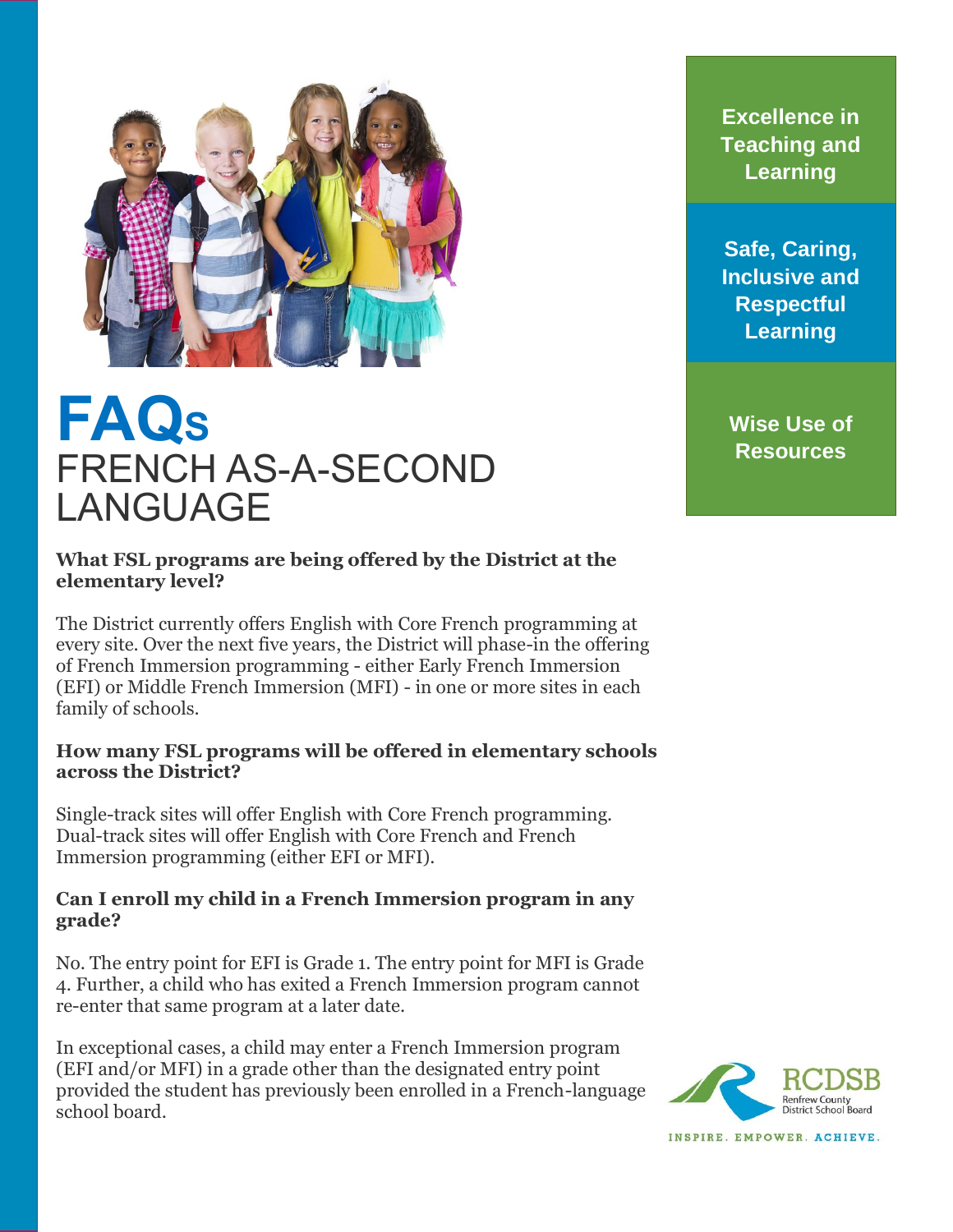## **What will be offered by the District for Kindergarten?**

For single-track sites, a two-year English with Core French program will be offered for Kindergarten. For dual-track sites with MFI, schools will offer a two-year English with Core French program for Kindergarten. For dual-track sites with EFI, schools will offer a two-year, 50-50 bilingual program for Kindergarten.

Parents/guardians interested in pursuing the EFI program for Grades 1-8 will be permitted to enroll their child in the 50-50 bilingual Kindergarten program at the designated 2 of 5 Parents/guardians who have enrolled their child in an English with Core French program for Kindergarten at their attendance boundary school may choose to enroll their child at the designated EFI site for Grade 1.

Parents/guardians who enroll their child at a designated EFI site for Kindergarten, but do not choose the EFI program for Grade 1, will be required to enroll their child back at their attendance boundary school for the English with Core French program for Grades 1-8.

## **Will parents/guardians have a choice in the program for their child at the elementary level?**

Yes. Once fully implemented, parents/guardians will have a choice of English with Core French programming at their attendance boundary school, or, Early French Immersion programming at a designated site in their family of schools.

## **How will children with special needs continue to be supported in the program pathways offered by the District?**

Each and every student, regardless of the program pathway selected by parents/guardians, will be supported throughout their learning journey. Students with special needs, in particular, will continue to receive support(s) as outlined in their Individual Education Plan for both English with Core French and French Immersion programs.

Many of the strategies provided for students with special needs are applicable across language(s) of instruction, subject area(s) and/or program(s).

## **Is it possible for students from different programs to be "blended" for parts of the school day?**

Yes, depending upon time tables and staff scheduling, students from different programs may be blended for parts of the school day. School administrators will be encouraged to blend students from different programs if/as appropriate throughout the school day.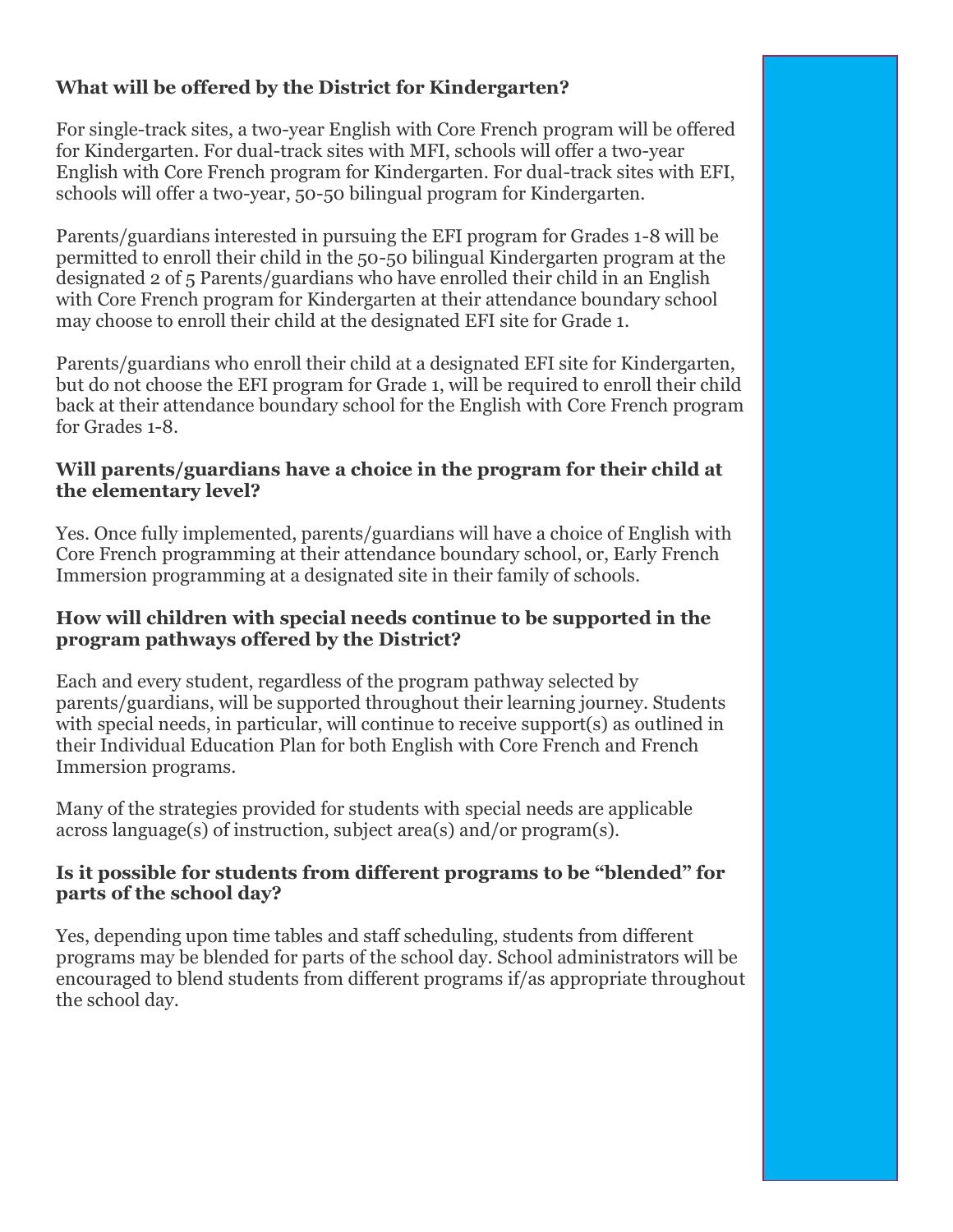## **How can English-speaking parents/guardians support their child in French Immersion programming?**

Parents/guardians can support their child's education by involving themselves in the life of the school (such as volunteering in classrooms and/or becoming a member of school council). It is important to demonstrate an interest in their child's learning when at home and/or outside of the school setting. This underscores for the child, the value their parent places on the material – regardless of the language or subject.

## **How will the Kindergarten programs offered by the District be organized?**

For single-track sites offering a two-year English with Core French program for Kindergarten, the program will be organized by the four frames of *The Ontario Curriculum: The Kindergarten Program, 2016* with 150 minutes of Core French instruction each week. For dual-track sites with MFI, a two-year English with Core French program will be offered for Kindergarten. The program will be organized by the four frames of *The Ontario Curriculum: The Kindergarten Program, 2016* with 150 minutes of Core French instruction each week.

For dual-track sites with EFI, a two-year, 50-50 bilingual program will be offered for Kindergarten. The program will be organized by the four frames of *The Ontario Curriculum: The Kindergarten Program, 2016* with 750 minutes of English instruction and 750 minutes of French instruction each week.

## **How many Kindergarten programs will be offered in a school?**

Each school will offer one Kindergarten program. For single-track sites, a two-year English with Core French program will be offered for Kindergarten. For dual-track sites with MFI, a two-year English with Core French program will be offered for kindergarten. For dual-track sites with EFI, a two-year, 50-50 bilingual program will be offered for Kindergarten.

## **How will Kindergarten classes be structured for the two-year, 50-50 bilingual program?**

A lead teacher will be designated as the homeroom teacher for each Kindergarten class. Students and the assigned Early Childhood Educators for the class will remain together in the 50-50 bilingual program.

A different set-up may be required for the 'odd-numbered' kindergarten class in a school.

## **How will assessment, evaluation and reporting be addressed in the two-year, bilingual Kindergarten program?**

Each homeroom teacher will be designated as the 'lead contributor' for the report cards of their students, with cooperation, feedback and input of colleagues on the Kindergarten team. They will serve as the 'lead interviewer' for parent teacher interviews, with the involvement of other members of the Kindergarten team.